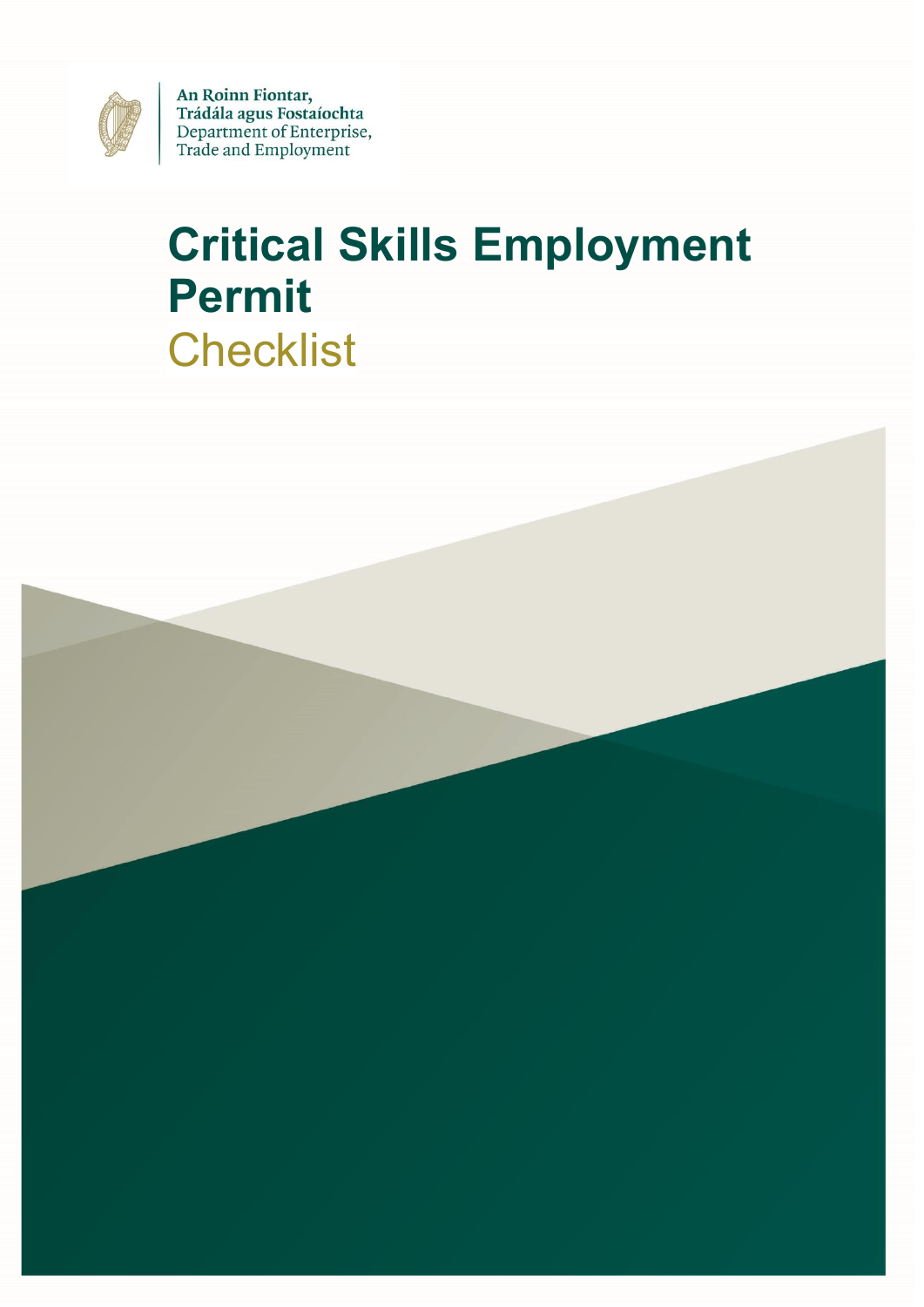This checklist has been produced by the Employment Permits Division in the Department of Enterprise, Trade and Employment to assist with applications for Critical Skills employment permits.

To make an online application please log onto the Employment Permits Online System at: [Employment Permits Online System -](https://epos.djei.ie/EPOSOnlineportal#/app/welcome) DETE but please read this document in full before beginning your application.

Whilst making the application you might find it useful to refer to our [User Guide](https://epos.djei.ie/EPOSOnlinePortal/UserGuide_v2.pdf) which can assist you step-by-step through the process

When applying for a Critical Skills Employment Permit a [Labour Market Needs Test](https://enterprise.gov.ie/en/What-We-Do/Workplace-and-Skills/Employment-Permits/Employment-Permit-Eligibility/Labour-Market-Needs-Test/) ((LMNT) is **not required** because the skills are identified as being in short supply.

The User Guide for employment permits online system (EPOS) is available here: [UserGuide\\_v2.pdf \(djei.ie\)](https://epos.djei.ie/EPOSOnlinePortal/UserGuide_v2.pdf)

Below is a checklist of the documentation required to apply for a Critical Skills employment permit. The applicant can be either the employer or the employee.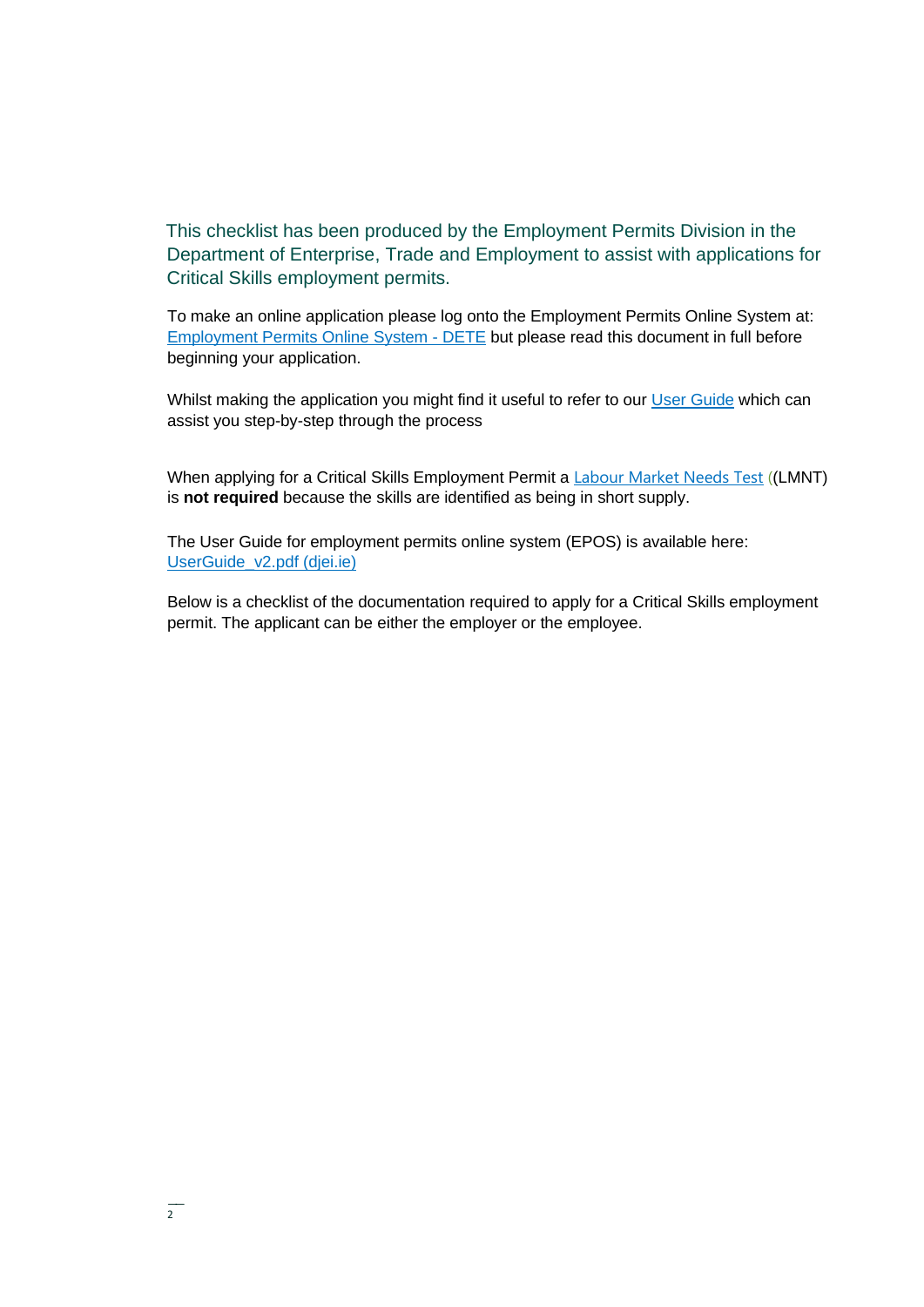#### **Employer Details**

- o Employer Registered Number (ERN) and Company Name Registered Number.
- o Company/Business Registered Address.
- o Registered Name of Company/Business and Trading Name (if different).
- $\circ$  If the employer is a Charity, provide the Charity Number.
- o Type of Company. (Sole Trader, Limited etc.).
- o Nature of Business. (Manufacturing, Software etc.)
- o Number of EEA and/or Swiss Nationals (including Irish) currently in your employment.
- o Number of non-EEA nationals currently in your employment.
- $\circ$  Confirm if any redundancies have taken place in last 6 months for same role.
- o Name, position in company, phone number and email address for contact person.

### **Employee Details**

- o Name, date of birth, gender, nationality, current address, telephone number, email address and PPS number (if you already have one).
- o Passport number and expiry date (Passport must be valid for at least 6 months for a new employment permit and 3 months for a renewal employment permit).
- $\circ$  If you are resident in the State, you must confirm on what basis and provide your GNIB/Irish Resident's Permit Pin. This 6-digit registration number is located on the back of the Residence Permit Card.
- o Confirm details of qualifications relevant to the role.
- o Details of previous visa permissions or employments in the State.

#### **Details of Employment**

- $\circ$  Title of Job.
- o Detailed duties and responsibilities of role.
- $\circ$  Location of employment. (Prospective employee can only work at locations of employment as stated on application and noted on employment permit.)
- o Proposed period of employment and proposed start date. The job offer **must be 2 years or more.**
- o Details of qualifications/skills/knowledge or experience required for this role.
- o Details of qualifications/skills/knowledge and experience of the non-EEA national.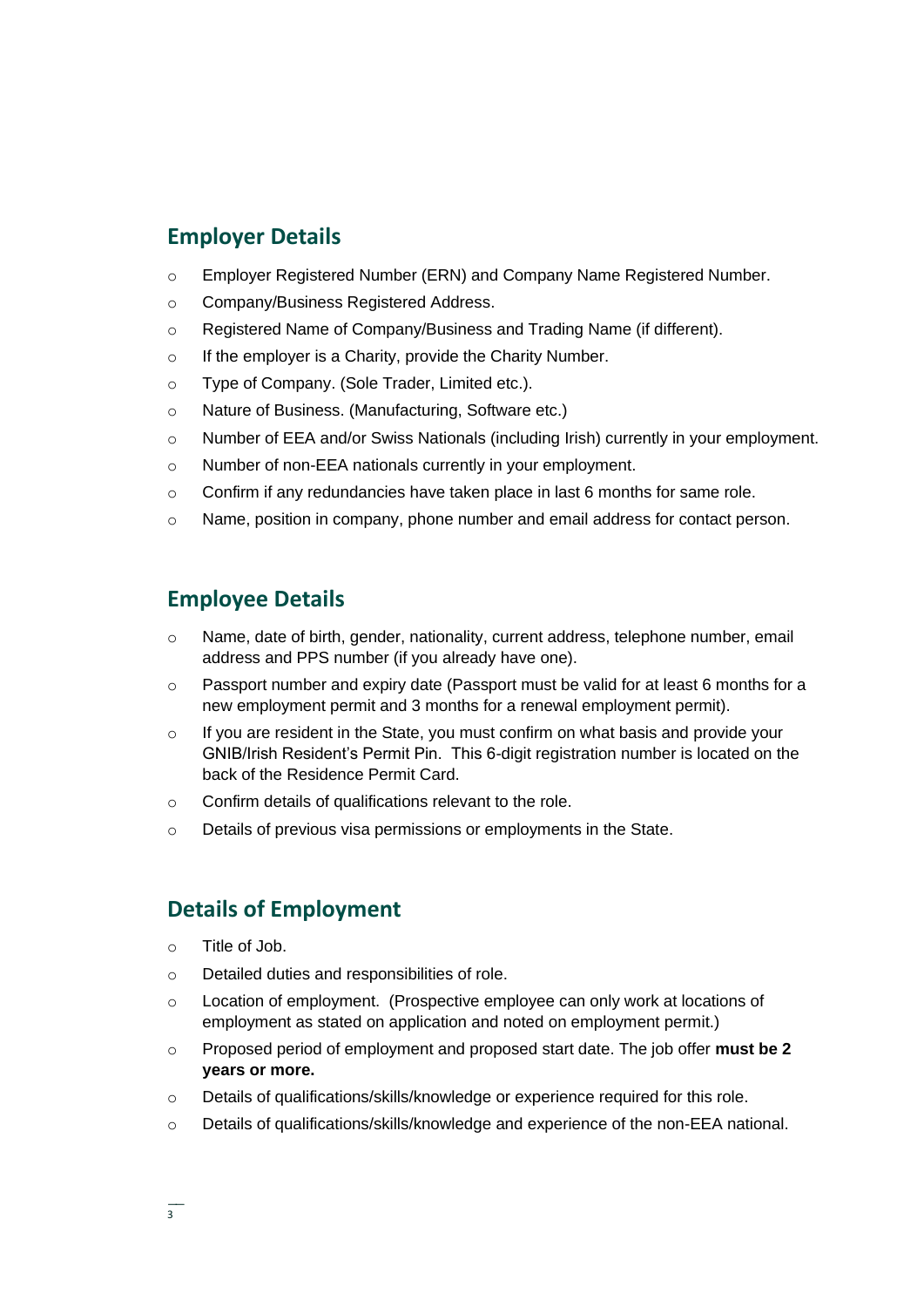- **Note on Qualifications:** A degree qualification or higher in the relevant field is required if the employment is one of the employments on the Critical Skills Occupations List with a minimum annual remuneration of €32000.
- For all occupations with a minimum annual remuneration of  $€64000$ , other than those on the Ineligible List of Occupation for Employment Permits the non-EEA national must have the necessary level of experience if they do not hold a degree qualification.

#### **Pay Details**

- o Total annual salary amount.
- o Hourly and weekly rates of pay.
- o Number of hours of work each week.
- o Details any deductions from salary and what deductions are for.
- o Confirm if deductions are taken for health insurance.

**Note on Pay**: Critical Skills Employment Permits must have a minimum salary of €32,000 based on a 39-hour week. This is an hourly rate of pay of €15.78. A 40-hour week must have a minimum salary of €32,820.51.

Where the minimum annual remuneration is €64,000 this is based on a 39-hour week and an hourly rate of pay of €31.56.

Salary refers solely to basic pay. Salary shall not include any bonuses, shift allowances, overtime etc.

#### **Paying for Permit**

- $\circ$  Name of person making the payment, their company name (if applicable), telephone number and email address.
- o Credit card details.

### **Agent Details (If Applicable)**

o Name, address, email, telephone number and contact person for Agent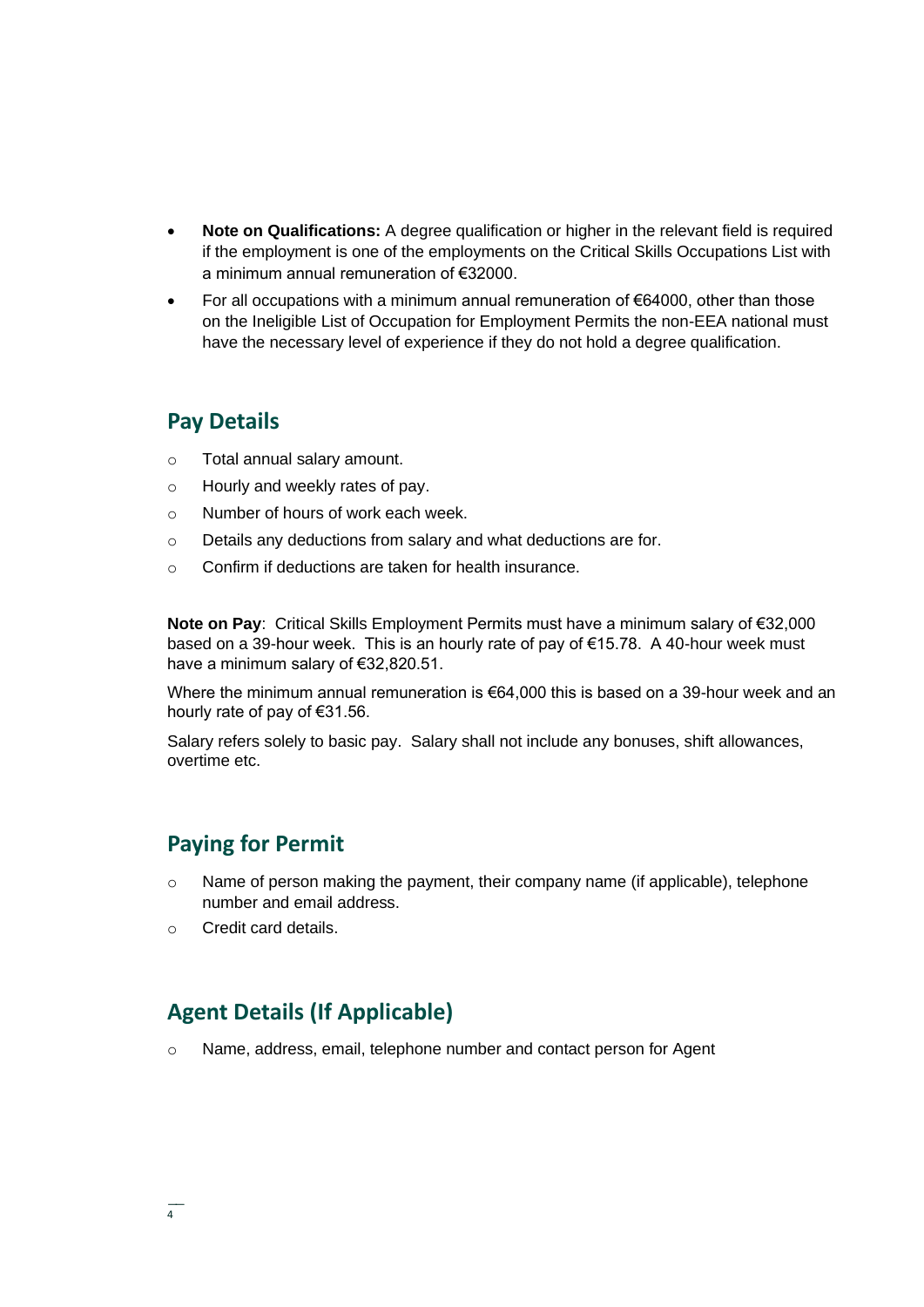### **Posting the Permit**

Please note as stated in the [COVID-19 Employment Permits System Contingency](https://enterprise.gov.ie/en/Publications/Publication-files/COVID-19-Employment-Permits-System-Contingency-Arrangements.pdf)  [Arrangements](https://enterprise.gov.ie/en/Publications/Publication-files/COVID-19-Employment-Permits-System-Contingency-Arrangements.pdf) an electronic (PDF) copy of permit will be issued via email.

### **Other Information Required**

- o Signature pages signed by employer, employee, and agent (if applicable)
- o Copy of employee's passport clearly showing his/her picture, personal details, date and signature. Passport must be valid for at least a further 6 months for a new employment permit and a further 3 months for a renewal employment permit.
- $\circ$  A clear copy of employee's current immigration stamp (if resident in the State) and visa (if applicable). GNIB/Irish Resident's Permit pin must also be provided.
- o A passport type photo of employee.
- o A statement issued by Revenue Commissioners showing the monthly statutory return made by the employer dated within the 3-month period preceding the application, or a receipt for such a return whether issued through ROS ([Revenue Online Service\)](https://www.ros.ie/oidc/login/noCertsFound?lang=en&client_id=rosint_rp) or evidence of payments made to the Revenue Commissioners through SEPA monthly direct debit payments made within the 3-month period preceding the application.
- $\circ$  Name, position in company, phone number and e-mail address for contact person.
- o Copy of contract signed by employer and employee.
- o Provide registration/pin or licence number if employment is required to be registered with regulatory bodies or Government Ministers. A full list of the employments that require registration is available on the DETE website: [Registration Bodies for certain](https://www.enterprise.gov.ie/en/What-We-Do/Workplace-and-Skills/Employment-Permits/Employment-Permit-Eligibility/Registration-bodies-for-certain-employments/)  [employments](https://www.enterprise.gov.ie/en/What-We-Do/Workplace-and-Skills/Employment-Permits/Employment-Permit-Eligibility/Registration-bodies-for-certain-employments/)
- $\circ$  If the application is in respect of a Nurse who is in the State undergoing adaptation under the Atypical Working Scheme (AWS) provide a copy of the AWS permission letter.
- $\circ$  If application is supported by [IDA](https://www.idaireland.com/) / [Enterprise Ireland](https://www.enterprise-ireland.com/en/) for the purposes of the 50:50 rule.
- •